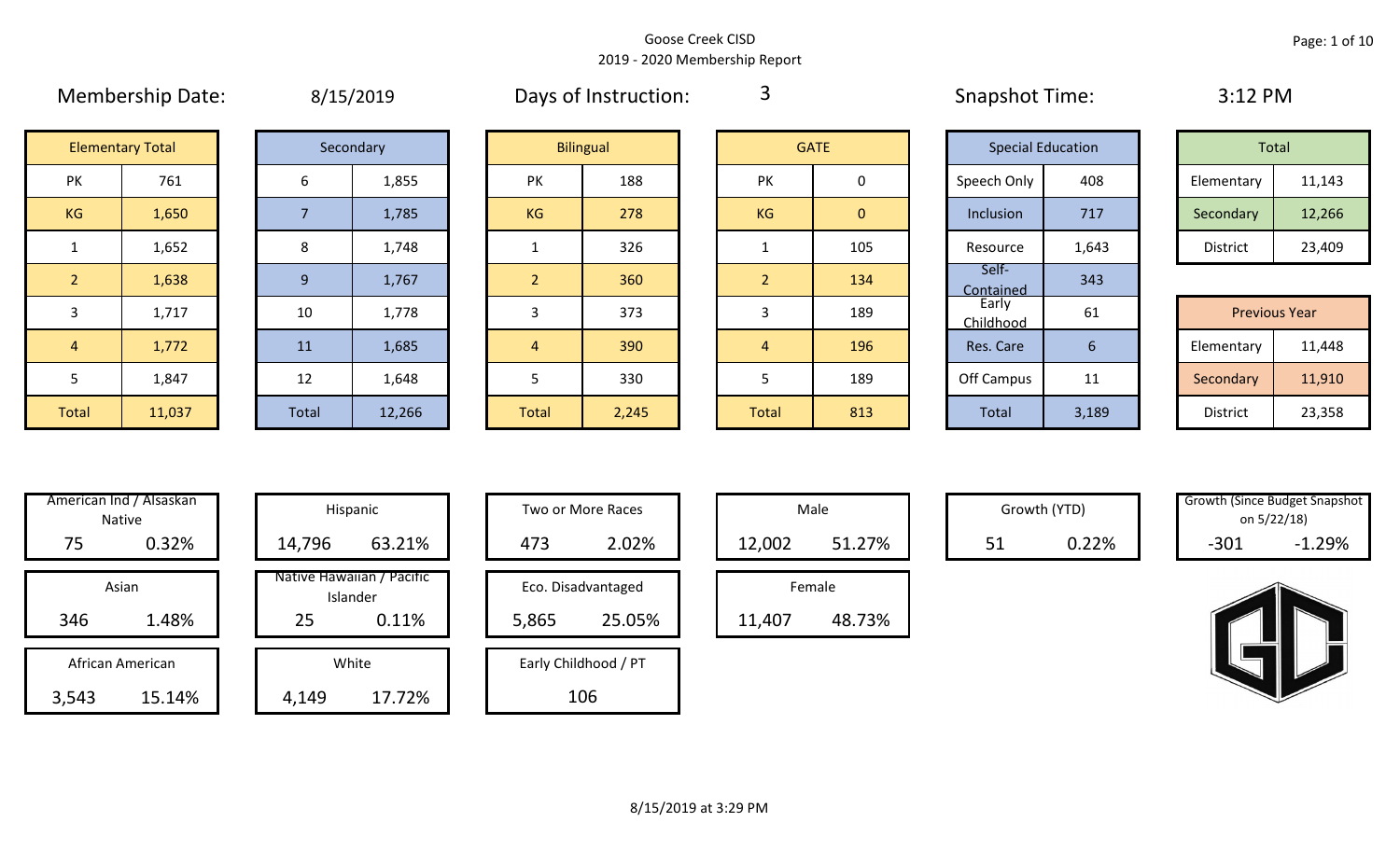| 8/15/2019<br>Date | <b>PK</b>              |              |              | KG           |                |                |                | $\overline{2}$ |                |     |             |                |                | 4              |                |                         | 5              |                |              | Campus Totals | Early        | Spec.    | Total | 18-19 | 19-20 | Capacity   |     |
|-------------------|------------------------|--------------|--------------|--------------|----------------|----------------|----------------|----------------|----------------|-----|-------------|----------------|----------------|----------------|----------------|-------------------------|----------------|----------------|--------------|---------------|--------------|----------|-------|-------|-------|------------|-----|
|                   |                        | GenEd BilEd  |              | GenEd        | <b>BilEd</b>   | GenEd          | <b>BilEd</b>   | GenEd          | <b>BilEd</b>   |     | Total GenEd | <b>BilEd</b>   | <b>Total</b>   | GenEd          | <b>BilEd</b>   | <b>Total</b>            | GenEd          | <b>BilEd</b>   | <b>Total</b> | GenEd         | <b>BilEd</b> | Child    | Prog  |       |       | Projection |     |
|                   | Teachers               | 1            | 0            | 4            | 2              | 4              | $\overline{2}$ | 4              | $\mathbf{1}$   | 5   | 4           | $\overline{2}$ | 6              | 3              | $\overline{2}$ | 5                       |                | 1              | 5.           | 24            | 10           |          |       |       |       |            |     |
| Alamo             | Students               | 41           | 0            | 73           | 26             | 83             | 27             | 81             | 25             | 106 | 85          | 27             | 112            | 73             | 28             | 101                     | 86             | 24             | 110          |               |              | 0        | 41    | 720   | 738   | 730        | 850 |
|                   | <b>Available Seats</b> | 3            | 0            | 15           | 18             | 5              | 17             | 7              | $-3$           | 4   | 3           | 17             | 20             | $-7$           | 16             | 9                       | 14             | 1              | 15           | 522           | 157          |          |       |       |       |            |     |
|                   | Teachers               | 1            |              | 3            | $\overline{2}$ | $\overline{3}$ | $\overline{2}$ | 4              | $\overline{2}$ | 6   | 3           | $\overline{2}$ | 5              | $\overline{4}$ | 2              | 6                       | 3              | $\overline{2}$ | 5            | 21            | 13           |          |       |       |       |            |     |
| Ashbel<br>Smith   | <b>Students</b>        | 29           | 21           | 73           | 27             | 63             | 31             | 70             | 31             | 101 | 67          | 28             | 95             | 71             | 39             | 110                     | 71             | 34             | 105          |               |              |          | 26    | 682   | 728   | 778        | 924 |
|                   | <b>Available Seats</b> | 15           | 23           | $-7$         | 17             | 3              | 13             | 18             | 13             | 31  | $-1$        | 16             | 15             | 17             | 5              | 22                      | $\overline{4}$ | 16             | 20           | 444           | 211          |          |       |       |       |            |     |
|                   | Teachers               | 1            | 1            | 4            | $\overline{2}$ | 4              | $\mathbf{1}$   | 3              | $\overline{2}$ | 5   | 5           | $\overline{2}$ | 7              | 4              | $\overline{2}$ | 6                       | 4              | $\overline{2}$ | 6            | 25            | 12           |          |       |       |       |            |     |
| Austin            | Students               | 27           | 15           | 70           | 27             | 75             | 24             | 64             | 36             | 100 | 104         | 37             | 141            | 80             | 37             | 117                     | 95             | 31             | 126          |               |              | 0        | 8     | 730   | 758   | 747        | 814 |
|                   | <b>Available Seats</b> | 17           | 29           | 18           | 17             | 13             | $-2$           | $\overline{2}$ | 8              | 10  | 6           | $\overline{7}$ | 13             | 8              | 7              | 15                      | 5              | 19             | 24           | 515           | 207          |          |       |       |       |            |     |
|                   | Teachers               | $\mathbf{1}$ | 1            | 5            | $\mathbf{1}$   | 5              | $\mathbf{1}$   | 4              | $\overline{2}$ | 6   | 6           |                | $\overline{7}$ | 6              | 1              | $\overline{7}$          | 5              | 1              | 6            | 32            | 8            |          |       |       |       |            |     |
| <b>Banuelos</b>   | Students               | 49           | 19           | 109          | 25             | 97             | 16             | 90             | 28             | 118 | 115         | 22             | 137            | 114            | 24             | 138                     | 127            | 16             | 143          |               |              | $\Omega$ | 10    | 861   | 864   | 881        | 850 |
|                   | <b>Available Seats</b> | $-5$         | 25           | $\mathbf{1}$ | $-3$           | 13             | 6              | $-2$           | 16             | 14  | 17          | 0              | 17             | 18             | $-2$           | 16                      | $-2$           | 9              | 7            | 701           | 150          |          |       |       |       |            |     |
|                   | Teachers               | 1            | $\mathbf{1}$ | 4            | 1              | 5              | 1              | 5              | $\overline{2}$ | 7   | 5           | $\overline{2}$ | 7              | 6              | -1             | $\overline{\mathbf{z}}$ | 5              | 1              | 6            | 31            | 9            |          |       |       |       |            |     |
| Bowie             | Students               | 53           | 16           | 100          | 21             | 80             | 17             | 101            | 22             | 123 | 98          | 27             | 125            | 114            | 19             | 133                     | 100            | 24             | 124          |               |              | O        | 19    | 811   | 816   | 852        | 880 |
|                   | <b>Available Seats</b> | -9           | 28           | $-12$        | 1              | 30             | 5              | 9              | 22             | 31  | 12          | 17             | 29             | 18             | 3              | 21                      | 25             | 1              | 26           | 646           | 146          |          |       |       |       |            |     |
|                   | Teachers               | $\mathbf{1}$ | $\mathbf{1}$ | 4            | $\overline{2}$ | $\overline{4}$ | $\mathbf{1}$   | 4              | $\overline{2}$ | 6   | 4           |                | 5              | 4              | 2              | 6                       | $\overline{4}$ | $\mathbf{1}$   | 5            | 25            | 10           |          |       |       |       |            |     |
| Carver            | Students               | 43           |              | 66           | 42             | 78             | 20             | 79             | 23             | 102 | 63          | 23             | 86             | 79             | 33             | 112                     | 82             | 27             | 109          |               |              |          | 16    | 682   | 661   | 712        | 836 |
|                   | <b>Available Seats</b> | $\mathbf{1}$ | 37           | 22           | $\overline{2}$ | 10             | $\overline{2}$ | 9              | 21             | 4   | 25          | $-1$           | 24             | 9              | 11             | 20                      | 18             | $-2$           | 16           | 490           | 175          |          |       |       |       |            |     |
|                   | Teachers               | $\mathbf{1}$ | 0            | 5            | 0              | 5              | 0              | 5              | 0              | 5   | 6           | 0              | 6              | 6              | 0              | 6                       | 5              | $\mathbf 0$    | 5            | 33            | 0            |          |       |       |       |            |     |
| Clark             | Students               | 29           | 1            | 107          | 0              | 101            | 0              | 89             | 1              | 90  | 115         | $\overline{2}$ | 117            | 121            | -1             | 122                     | 111            | $\mathbf 0$    | 111          |               |              | 3        | 28    | 709   | 686   | 670        | 850 |
|                   | <b>Available Seats</b> | 15           | -1           | 3            | 0              | 9              | 0              | 21             | $-1$           | 20  | 17          | $-2$           | 15             | 11             | $-1$           | 10                      | 14             | 0              | 14           | 673           | 5            |          |       |       |       |            |     |
|                   | Teachers               | $\mathbf{0}$ | 1            | 4            | $\overline{2}$ | 5              | $\overline{2}$ | 3              | $\overline{2}$ | 5   | 4           |                | 5              | 5              | $\mathbf{1}$   | 6                       | 4              | 1              | 5.           | 25            | 10           |          |       |       |       |            |     |
| Crockett          | Students               | 10           | 34           | 59           | 28             | 92             | 27             | 76             | 16             | 92  | 76          | 22             | 98             | 101            | 18             | 119                     | 103            | 11             | 114          |               |              | 0        | 16    | 689   | 726   | 671        | 638 |
|                   | <b>Available Seats</b> | $-10$        | 10           | 29           | 16             | 18             | 17             | $-10$          | 28             | 18  | 12          | $\mathbf{0}$   | 12             | 9              | 4              | 13                      | $-3$           | 14             | <b>11</b>    | 517           | 156          |          |       |       |       |            |     |
|                   | Teachers               | 1.5          | 0.5          | 4            | 1              | 5              | $\overline{2}$ | 4              | 1              | 5   | 5           | 1              | 6              | 4              | -1             | 5.                      | 3              | 1              | 4            | 26.5          | 7.5          |          |       |       |       |            |     |
| <b>DeZavala</b>   | Students               | 28           | 9            | 80           | 18             | 88             | 19             | 73             | 24             | 97  | 87          | 21             | 108            | 70             | 16             | 86                      | 86             | 5              | 91           |               |              | 0        | 1     | 625   | 727   | 797        | 924 |
|                   | <b>Available Seats</b> | 38           | 13           | 8            |                | 22             | 25             | 15             | $-2$           | 13  | 23          |                | 24             | 18             | 6              | 24                      | $-11$          | 20             | 9            | 512           | 112          |          |       |       |       |            |     |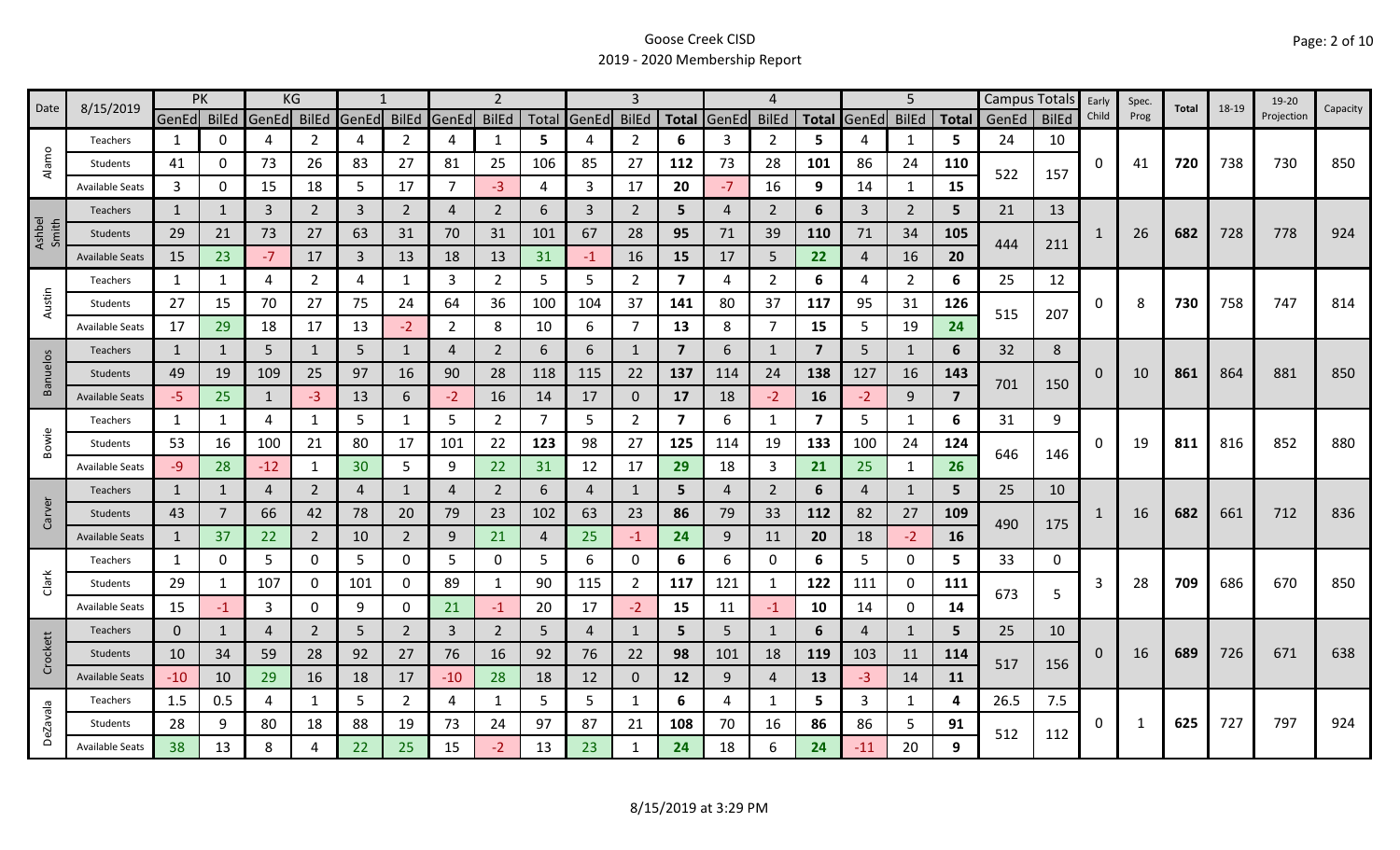| Date<br>8/15/2019  |                        | PK             |     |                         | ΚG             |                |                |             |                |      |                | 3            |      |             | 4              |                         |                   | 5            |              | <b>Campus Totals</b> |                | Early          | Spec. | Total         | 18-19 | 19-20      | Capacity |
|--------------------|------------------------|----------------|-----|-------------------------|----------------|----------------|----------------|-------------|----------------|------|----------------|--------------|------|-------------|----------------|-------------------------|-------------------|--------------|--------------|----------------------|----------------|----------------|-------|---------------|-------|------------|----------|
|                    |                        |                |     | GenEd BilEd GenEd BilEd |                | <b>GenEd</b>   |                | BilEd GenEd | <b>BilEd</b>   |      | Total GenEd    | <b>BilEd</b> |      | Total GenEd | <b>BilEd</b>   |                         | Total GenEd BilEd |              | <b>Total</b> | GenEd                | <b>BilEd</b>   | Child          | Prog  |               |       | Projection |          |
|                    | <b>Teachers</b>        | 1.5            | 0.5 | 4                       | 2              | $\overline{4}$ | 2              | 3           | 1              | 4    | 4              | 2            | 6    |             | 1              | 5.                      | 4                 | 1            | 5            | 24.5                 | 9.5            |                |       |               |       |            |          |
| larlem             | <b>Students</b>        | 38             | 15  | 73                      | 44             | 73             | 22             | 62          | 18             | 80   | 85             | 22           | 107  | 79          | 24             | 103                     | 68                | 28           | 96           | 478                  | 173            | $\overline{2}$ | 17    | 670           | 651   | 657        | 814      |
| 工                  | <b>Available Seats</b> | 28             |     | 15                      | 0              | 15             | 22             | 4           | $\overline{4}$ | 8    | $\mathbf{3}$   | 22           | 25   | 9           | $-2$           | $\overline{7}$          | 32                | $-3$         | 29           |                      |                |                |       |               |       |            |          |
| ш                  | Teachers               |                |     |                         |                |                |                | 7           | 2              | 9    | $\overline{7}$ | 2            | 9    |             | 2              | 9                       | 8                 | 2            | 10           | 29                   | 8              |                |       |               |       |            |          |
| Highlands          | Students               |                |     |                         |                |                |                | 157         | 36             | 193  | 145            | 40           | 185  | 139         | 43             | 182                     | 181               | 45           | 226          | 622                  | 164            | 0              | 10    | 796           | 820   | 816        | 814      |
|                    | <b>Available Seats</b> |                |     |                         |                |                |                | $-3$        | 8              | 5    | 9              |              | 13   | 15          |                | 16                      | 19                | 5            | 24           |                      |                |                |       |               |       |            |          |
|                    | <b>Teachers</b>        | $\overline{2}$ |     | 8                       | $\overline{2}$ | 8              | $\overline{2}$ |             |                |      |                |              |      |             |                |                         |                   |              |              | 18                   | 5              |                |       |               |       |            |          |
| Hopper             | Students               | 91             | 20  | 141                     | 29             | 152            | 35             |             |                |      |                |              |      |             |                |                         |                   |              |              |                      |                |                | 12    | 481           | 481   | 518        | 462      |
|                    | <b>Available Seats</b> | $-3$           | 24  | 35                      | 15             | 24             | 9              |             |                |      |                |              |      |             |                |                         |                   |              |              | 384                  | 84             |                |       |               |       |            |          |
|                    | Teachers               | 1              |     | 4                       | 1              | 4              | $\overline{2}$ | 4           | $\overline{2}$ | 6    | 3              | 2            | 5    | 3           | 2              | 5                       | 4                 | 1            | 5            | 23                   | 11             |                |       |               |       |            |          |
| Lamar              | Students               | 31             | 12  | 79                      | 24             | 86             | 26             | 81          | 29             | 110  | 56             | 32           | 88   | 67          | 31             | 98                      | 80                | 21           | 101          |                      |                | 0              | q     | 664           | 658   | 700        | 858      |
|                    | Available Seats        | 13             | 32  | 9                       | $-2$           | 2              | 18             |             | 15             | 22   | 10             | 12           | 22   | $-1$        | 13             | 12                      | 20                | 4            | 24           | 480                  | 175            |                |       |               |       |            |          |
|                    | Teachers               | 0.5            | 0.5 | 3                       | 1              | 2              | 1              | 2           | $\overline{2}$ | 4    | 2              | 2            | 4    | 2           | 2              | 4                       | 2                 | 1            | $\mathbf{3}$ | 13.5                 | 9.5            |                |       |               |       |            |          |
| cinto              | Students               | 23             | 9   | 42                      | 15             | 37             | 18             | 45          | 25             | 70   | 43             | 29           | 72   | 40          | 27             | 67                      | 52                | 25           | 77           |                      |                | 0              |       | 430           | 424   | 480        | 528      |
| San                | <b>Available Seats</b> | $-1$           | 13  | 24                      | 7              | 7              | 4              | -1          | 19             | 18   | 1              | 15           | 16   | 4           | 17             | 21                      | $-2$              | $\mathbf{0}$ | $-2$         | 282                  | 148            |                |       |               |       |            |          |
|                    | Teachers               | 1.5            | 0.5 | 5                       | 1              | 6              | 1              | 4           | $\overline{2}$ | 6    | 5              | 1            | 6    | 5.          | 1              | 6                       | 6                 | $\mathbf{1}$ | 7            | 32.5                 | 7.5            |                |       |               |       |            |          |
| Travis             | Students               | 39             | 10  | 114                     | 16             | 111            | 19             | 103         | 24             | 127  | 94             | 23           | 117  | 111         | 12             | 123                     | 123               | 19           | 142          |                      |                | 0              |       | 823           | 865   | 840        | 880      |
|                    | Available Seats        | 27             | 12  | -4                      | 6              | 21             | 3              | $-15$       | 20             | 5    | 16             | -1           | 15   | $-1$        | 10             | 9                       | 27                | 6            | 33           | 695                  | 123            |                |       |               |       |            |          |
|                    | Teachers               | $\mathbf{1}$   | 0   | 5                       | 1              | 5              | $\mathbf{1}$   | 5           | $\mathbf{1}$   | 6    | 5              |              | 6    | 5.          | $\overline{2}$ | $\overline{\mathbf{z}}$ | 6                 | $\mathbf{1}$ | 7            | 32                   | $\overline{7}$ |                |       |               |       |            |          |
| Victoria<br>Walker | <b>Students</b>        | 42             | 0   | 79                      | 17             | 84             | 21             | 86          | 20             | 106  | 88             | 13           | 101  | 97          | 23             | 120                     | 124               | 10           | 134          |                      |                | 32             | 25    | 761           | 845   | 822        | 924      |
|                    | <b>Available Seats</b> | $\overline{2}$ | 0   | 31                      | 5              | 26             | $\mathbf{1}$   | 24          | $\overline{2}$ | 26   | 22             | 9            | 31   | 13          | 21             | 34                      | 26                | 15           | 41           | 600                  | 104            |                |       |               |       |            |          |
|                    | Teachers               | 16             | 10  | 66                      | 21             | 69             | 21             | 61          | 24             | 85   | 68             | 22           | 90   | 68          | 22             | 90                      | 67                | 17           | 84           | 415                  | 137            |                |       |               |       |            |          |
| Total              | Students               | 573            | 188 | 1265                    | 359            | 1300           | 322            | 1257        | 358            | 1615 | 1321           | 368          | 1689 | 1356        | 375            | 1731                    | 1489              | 320          | 1809         | 8,561                | 2290           | 40             | 243   | 11,134 11,448 |       | 11,671     | 12,846   |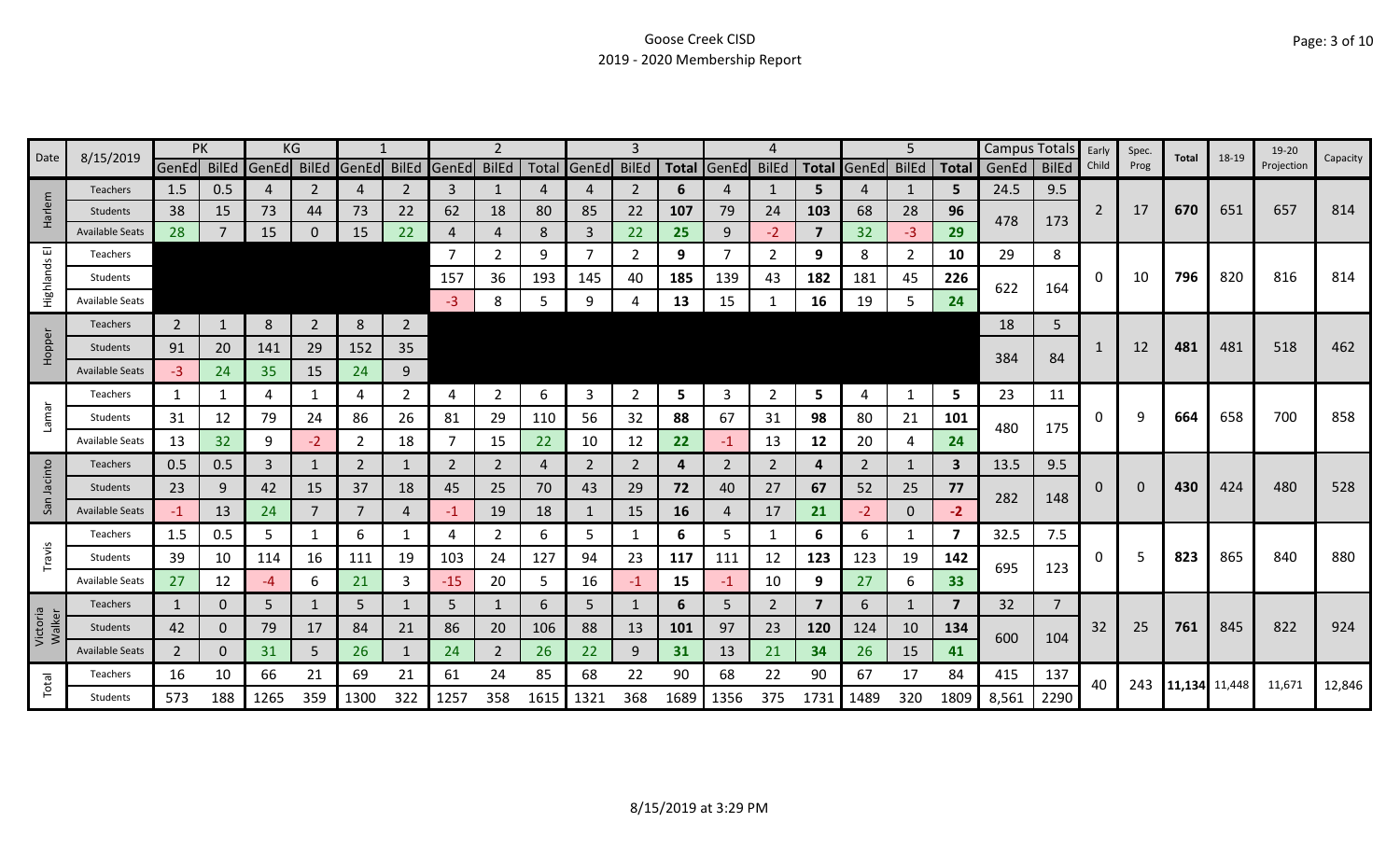| Page: 4 of 10 |  |
|---------------|--|
|---------------|--|

| <b>Campus</b> | 6            | $\overline{\mathbf{z}}$<br>8<br>9<br>10 |                | 11                  | 12           |                | <b>Campus Totals</b> |                   |        |                                       |          |
|---------------|--------------|-----------------------------------------|----------------|---------------------|--------------|----------------|----------------------|-------------------|--------|---------------------------------------|----------|
|               |              |                                         |                |                     |              |                |                      | <b>Enrollment</b> |        | Core Ratio   18-19   19-20 Projection | Capacity |
| <b>BJS</b>    | 368          | 300                                     | 327            |                     |              |                |                      | 995               | 931    | 932                                   | 975      |
| CBJ           | 330          | 359                                     | 352            |                     |              |                |                      | 1,041             | 1,078  | 1,052                                 | 1,100    |
| GJS           | 396          | 364                                     | 367            |                     |              |                |                      | 1,127             | 1,108  | 1,069                                 | 1,125    |
| HMJ           | 346          | 344                                     | 330            |                     |              |                |                      | 1,020             | 966    | 1,014                                 | 1,225    |
| <b>HJS</b>    | 415          | 413                                     | 365            |                     |              |                |                      | 1,193             | 1,175  | 1,156                                 | 1,225    |
| REL           |              |                                         |                | 486                 | 476          | 383            | 458                  | 1,803             | 1,672  | 1,597                                 | 2,319    |
| <b>RSS</b>    |              |                                         |                | 519                 | 566          | 539            | 522                  | 2,146             | 2,218  | 2,440                                 | 2,408    |
| GCM           |              |                                         |                | 540                 | 556          | 567            | 488                  | 2,151             | 2,074  | 2,226                                 | 1,800    |
| PHC           | $\mathbf 0$  | $\mathsf 0$                             | $\mathbf 0$    | $\mathsf{O}\xspace$ | $\mathbf 0$  | 24             | 81                   | 105               | 82     | 35                                    |          |
| Impact        |              |                                         |                | 112                 | 104          | 100            | 94                   | 410               | 405    | 396                                   |          |
| Point         | $\mathbf{0}$ | $\mathbf{3}$                            | $\overline{7}$ | $\mathbf{1}$        | $\mathbf{1}$ | $8\phantom{1}$ | $\mathbf{3}$         | 13                | 37     | 40                                    |          |
| <b>SCTHS</b>  |              |                                         |                | 109                 | 72           | 62             | $\pmb{0}$            | 243               | 164    | 230                                   |          |
| Total         | 1,855        | 1,783                                   | 1,748          | 1,767               | 1,775        | 1,683          | 1,646                | 12,247            | 11,910 | 12,187                                |          |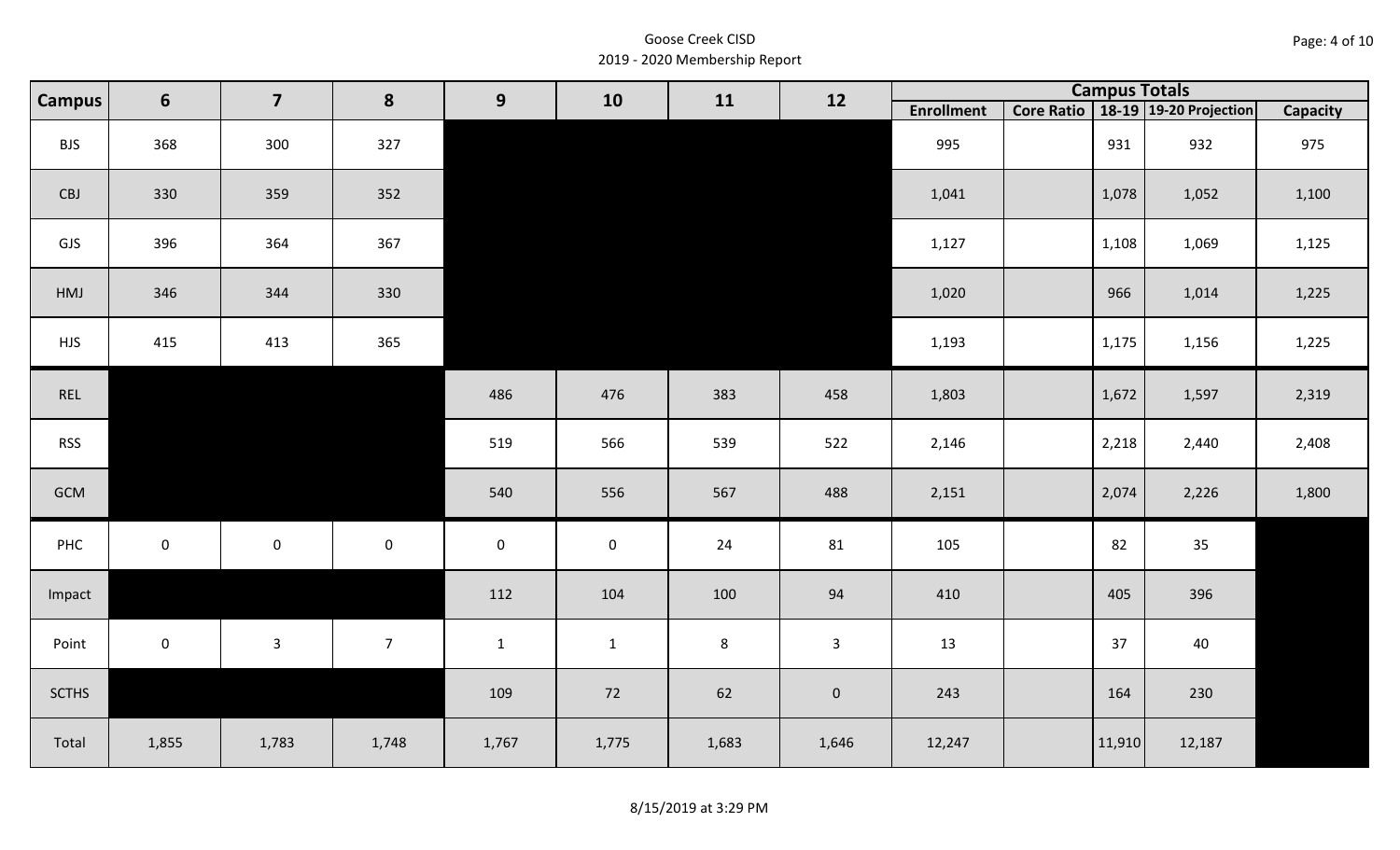|                     | Total          | No Code          | Speech Only    | Mainstream   | Self-Cont<br>50-60% | Self-Cont<br>$>60\%$ | <b>EC SpEd Program</b> | Homebound      |  |
|---------------------|----------------|------------------|----------------|--------------|---------------------|----------------------|------------------------|----------------|--|
| Alamo               | $\overline{0}$ | $\mathbf{0}$     | $\mathbf{0}$   | $\pmb{0}$    | $\pmb{0}$           | $\pmb{0}$            | $\mathbf 0$            | $\mathbf 0$    |  |
| Ashbel Smith        | 18             | $\mathbf{3}$     | $\mathsf 0$    | $\mathbf{1}$ | $\pmb{0}$           | $\pmb{0}$            | 14                     | $\mathbf 0$    |  |
| Austin              | $\mathbf 0$    | $\mathbf 0$      | $\mathbf 0$    | $\pmb{0}$    | $\pmb{0}$           | $\pmb{0}$            | $\pmb{0}$              | $\mathbf 0$    |  |
| Banuelos            | $\overline{7}$ | $\mathbf{1}$     | $\pmb{0}$      | $\pmb{0}$    | $\pmb{0}$           | $\pmb{0}$            | $\boldsymbol{6}$       | $\pmb{0}$      |  |
| Bowie               | $6\phantom{1}$ | $\mathbf 0$      | $\mathbf{0}$   | $\mathbf 0$  | $\mathbf 0$         | $2^{\circ}$          | $\overline{4}$         | $\mathbf 0$    |  |
| Carver              | $\overline{7}$ | $\overline{2}$   | $\mathbf 1$    | $\pmb{0}$    | $\pmb{0}$           | $\mathbf{1}$         | $\mathbf{3}$           | $\pmb{0}$      |  |
| Clark               | 13             | $\mathbf 0$      | $\mathbf 0$    | $\pmb{0}$    | $1\,$               | $5\phantom{.0}$      | $\overline{5}$         | $\overline{2}$ |  |
| Crockett            | 5              | $\mathsf 0$      | $\pmb{0}$      | $\pmb{0}$    | $\pmb{0}$           | $\mathbf{3}$         | $\overline{2}$         | $\pmb{0}$      |  |
| DeZavala            | $\mathbf 0$    | $\mathbf 0$      | $\mathbf 0$    | $\pmb{0}$    | $\pmb{0}$           | $\pmb{0}$            | $\pmb{0}$              | $\pmb{0}$      |  |
| Harlem              | $\overline{7}$ | $\pmb{0}$        | $\overline{2}$ | $\pmb{0}$    | $\pmb{0}$           | $\pmb{0}$            | 5                      | $\mathsf 0$    |  |
| <b>Highlands El</b> | $\mathbf 0$    | $\mathbf 0$      | $\mathbf 0$    | $\pmb{0}$    | $\pmb{0}$           | $\pmb{0}$            | $\pmb{0}$              | $\mathbf 0$    |  |
| Hopper              | $\overline{7}$ | $\mathbf{1}$     | $\mathbf{1}$   | $\pmb{0}$    | $\pmb{0}$           | $\pmb{0}$            | 5                      | $\pmb{0}$      |  |
| Lamar               | $\mathbf 0$    | $\mathbf 0$      | $\mathbf 0$    | $\pmb{0}$    | $\pmb{0}$           | $\pmb{0}$            | $\pmb{0}$              | $\pmb{0}$      |  |
| San Jacinto         | $\mathbf 0$    | $\pmb{0}$        | $\pmb{0}$      | $\pmb{0}$    | $\pmb{0}$           | $\pmb{0}$            | $\pmb{0}$              | $\pmb{0}$      |  |
| Travis              | $\overline{3}$ | $1\,$            | $\mathbf 0$    | $\pmb{0}$    | $\pmb{0}$           | $\pmb{0}$            | $2^{\circ}$            | $\mathbf 0$    |  |
| Victoria Walker     | 33             | $\mathbf{1}$     | 32             | $\pmb{0}$    | $\pmb{0}$           | $\pmb{0}$            | $\pmb{0}$              | $\pmb{0}$      |  |
| District            | 106            | $\boldsymbol{9}$ | 36             | $\mathbf 1$  | $\mathbf{1}$        | 11                   | 46                     | $\overline{2}$ |  |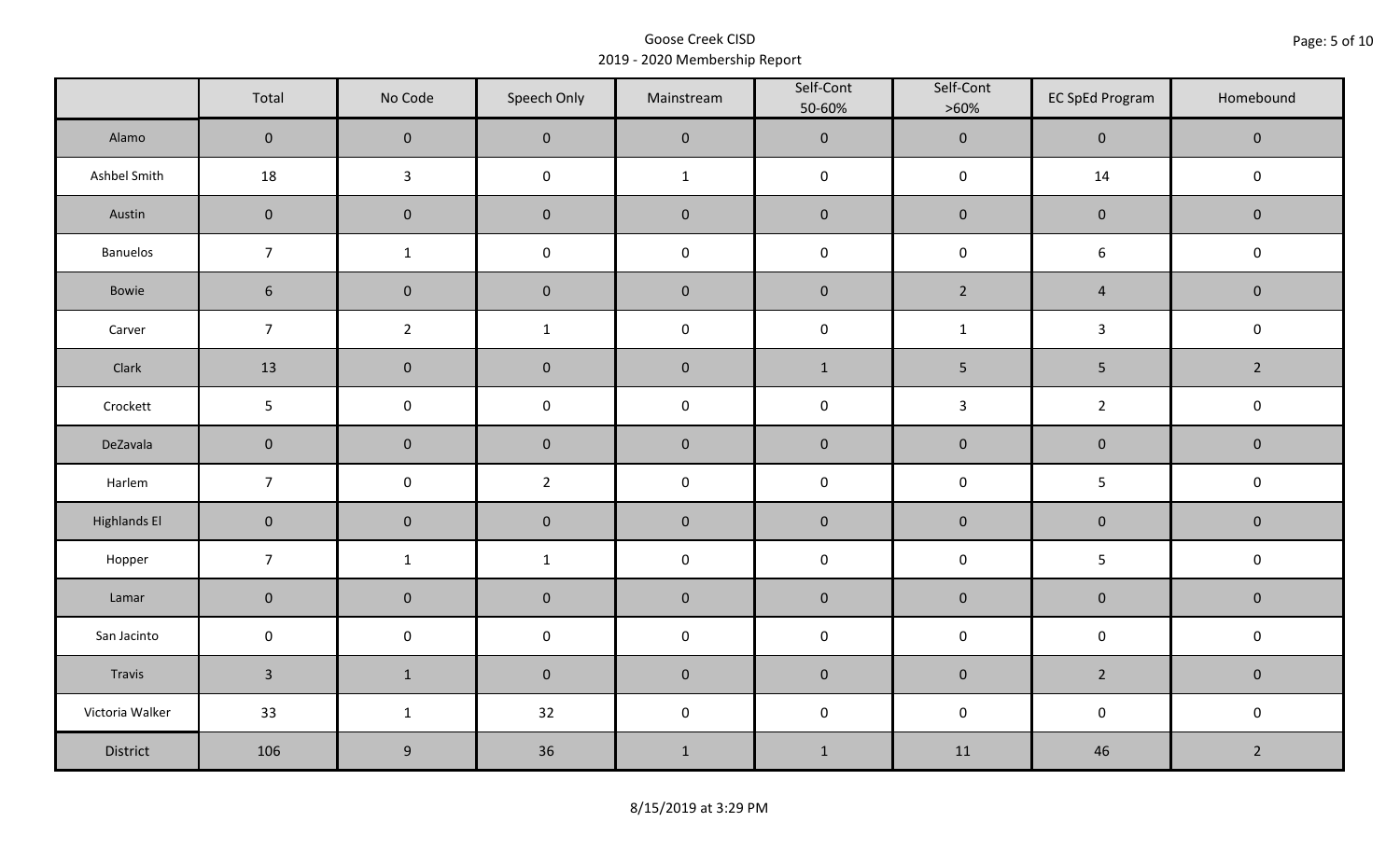| Date                                |                    | PK           |                    | KG           |                    | $\mathbf{1}$   |                    | $\overline{2}$ |                | $\overline{3}$  |              |                  | $\overline{4}$  |                |             | $\overline{5}$  |                |                    | <b>Campus Totals</b> |                |
|-------------------------------------|--------------------|--------------|--------------------|--------------|--------------------|----------------|--------------------|----------------|----------------|-----------------|--------------|------------------|-----------------|----------------|-------------|-----------------|----------------|--------------------|----------------------|----------------|
|                                     | Bilingual Bil Gate |              | Bilingual Bil Gate |              | Bilingual Bil Gate |                | Bilingual Bil Gate |                | Bilingual      | <b>Bil Gate</b> | <b>NAC</b>   | <b>Bilingual</b> | <b>Bil Gate</b> | <b>NAC</b>     | Bilingual   | <b>Bil Gate</b> | <b>NAC</b>     | Bilingual Bil Gate |                      | <b>NAC</b>     |
| Alamo                               | $\mathbf 0$        | $\mathbf 0$  | 26                 | $\mathbf 0$  | 26                 | $\mathbf{1}$   | 23                 | $2^{\circ}$    | 29             | $2^{\circ}$     | 3            | 38               | 5               | 15             | 29          | $\mathbf{3}$    | 8              | 171                | 13                   | 26             |
| Ashbel<br>Smith                     | 21                 | $\mathbf 0$  | 28                 | $\mathbf{0}$ | 31                 | $\mathbf{0}$   | 29                 | $\overline{2}$ | 26             | $\overline{2}$  | 15           | 37               | $\overline{3}$  | 8              | 34          | $\overline{0}$  | 26             | 206                | $\overline{7}$       | $\mathbf{0}$   |
| Austin                              | 15                 | $\mathbf 0$  | 27                 | $\mathbf 0$  | 21                 | $\overline{3}$ | 31                 | 6              | 34             | $\overline{3}$  | 8            | 36               | $\mathbf{1}$    | 26             | 31          | $\mathbf 0$     | $\mathbf 0$    | 195                | 13                   | $\mathbf 0$    |
| <b>Banuelos</b>                     | 19                 | $\mathbf{0}$ | 25                 | $\mathbf 0$  | 16                 | $\mathbf{0}$   | 24                 | $\overline{4}$ | 21             | $\mathbf{1}$    | 26           | 17               | $\overline{7}$  | $\overline{0}$ | 16          | $\overline{0}$  | $\overline{0}$ | 138                | 12                   | $\mathbf{0}$   |
| Bowie                               | 16                 | $\mathbf 0$  | 22                 | $\mathbf 0$  | 17                 | $\mathbf 0$    | 22                 | $\mathbf{0}$   | 25             | $2^{\circ}$     | $\mathsf{O}$ | 20               | $\mathbf 0$     | $\mathsf{O}$   | 24          | $\mathbf 0$     | $\mathbf 0$    | 146                | $\overline{2}$       | 0              |
| Carver                              | $\overline{7}$     | $\mathbf 0$  | $\overline{0}$     | $\mathbf 0$  | 20                 | $\mathbf 0$    | 22                 | $\mathbf{1}$   | 21             | $2^{\circ}$     | $\mathbf{0}$ | 32               | $\mathbf{1}$    | $\overline{0}$ | 27          | $\overline{0}$  | $\overline{0}$ | 129                | $\overline{4}$       | $\overline{0}$ |
| Clark                               | $\mathbf{1}$       | $\mathbf 0$  | $\mathbf 0$        | $\mathbf 0$  | $\mathbf{1}$       | 0              | $\mathbf{1}$       | $\mathbf 0$    | $\overline{2}$ | $\mathbf 0$     | $\mathbf 0$  | $\mathbf{1}$     | $\mathsf 0$     | $\mathsf{O}$   | $\mathbf 0$ | $\mathbf{0}$    | $\mathbf 0$    | 6                  | $\mathbf 0$          | 0              |
| Crockett                            | 34                 | $\mathbf{0}$ | 28                 | $\mathbf 0$  | 25                 | $\overline{3}$ | 12                 | $\overline{4}$ | 21             | $\mathbf{1}$    | $\mathbf{0}$ | 16               | $2^{\circ}$     | $\overline{0}$ | 11          | $\mathbf{0}$    | $\mathbf 0$    | 147                | 10                   | $\overline{0}$ |
| DeZavala                            | 9                  | $\mathbf 0$  | 18                 | $\mathbf 0$  | 18                 | $\mathbf{1}$   | 22                 | $2^{\circ}$    | 21             | $\mathbf 0$     | $\mathbf 0$  | 15               | $\mathbf{1}$    | $\mathbf 0$    | 5           | $\mathbf{0}$    | $\mathbf 0$    | 108                | 4                    | 0              |
| Harlem                              | 15                 | $\mathbf 0$  | $\overline{3}$     | $\mathbf 0$  | 22                 | $\mathbf 0$    | 15                 | $\overline{3}$ | 20             | $\overline{2}$  | $\mathbf 0$  | 24               | $\overline{0}$  | $\overline{0}$ | 26          | $2^{\circ}$     | $\mathbf{0}$   | 125                | $\overline{7}$       | $\overline{0}$ |
| Highlands<br>$\mathsf{E}\mathsf{I}$ |                    |              |                    |              |                    |                | 36                 | $\mathbf 0$    | 39             | $\mathbf{1}$    | $\mathbf 0$  | 42               | $\mathbf{1}$    | $\mathsf{O}$   | 46          | $\mathbf 0$     | $\mathbf 0$    | 163                | $\overline{2}$       | $\mathbf 0$    |
| Hopper                              | 20                 | $\mathbf 0$  | 29                 | $\mathbf 0$  | 34                 | $\mathbf{1}$   |                    |                |                |                 |              |                  |                 |                |             |                 |                | 83                 | $\mathbf{1}$         | $\mathbf{0}$   |
| Lamar                               | 12                 | $\mathbf 0$  | 24                 | $\mathbf 0$  | 25                 | $\mathbf{1}$   | 25                 | $\overline{4}$ | 30             | $2^{\circ}$     | $\mathbf 0$  | 29               | $\overline{2}$  | $\mathbf 0$    | 19          | $2^{\circ}$     | $\mathbf 0$    | 164                | 11                   | $\mathbf 0$    |
| San Jacinto                         | 9                  | $\mathbf 0$  | 15                 | $\mathbf 0$  | 16                 | $\overline{2}$ | 22                 | $\overline{3}$ | 28             | $\mathbf{1}$    | $\mathbf{0}$ | 26               | $\mathbf{1}$    | $\overline{0}$ | 25          | $\overline{0}$  | $\overline{0}$ | 141                | $\overline{7}$       | $\mathbf 0$    |
| Travis                              | 10                 | $\mathbf 0$  | 16                 | $\mathbf 0$  | 19                 | $\mathbf 0$    | 24                 | $\mathbf 0$    | 20             | $\mathbf{3}$    | $\mathbf 0$  | 11               | $\mathbf{1}$    | $\mathbf 0$    | 18          | $\mathbf{1}$    | $\mathbf 0$    | 118                | 5                    | 0              |
| Victoria<br>Walker                  | $\mathbf 0$        | $\mathbf 0$  | 17                 | $\mathbf{0}$ | 20                 | $\overline{3}$ | 21                 | $\overline{0}$ | 12             | $2^{\circ}$     | $\mathbf{0}$ | 23               | $\overline{0}$  | $\overline{0}$ | 11          | $\overline{0}$  | $\overline{0}$ | 104                | 5                    | $\mathbf{0}$   |
| Total                               | 188                | $\mathbf 0$  | 278                | $\mathbf 0$  | 311                | 15             | 329                | 31             | 349            | 24              | 52           | 367              | 25              | 49             | 322         | 8               | 34             | 2144               | 103                  | 26             |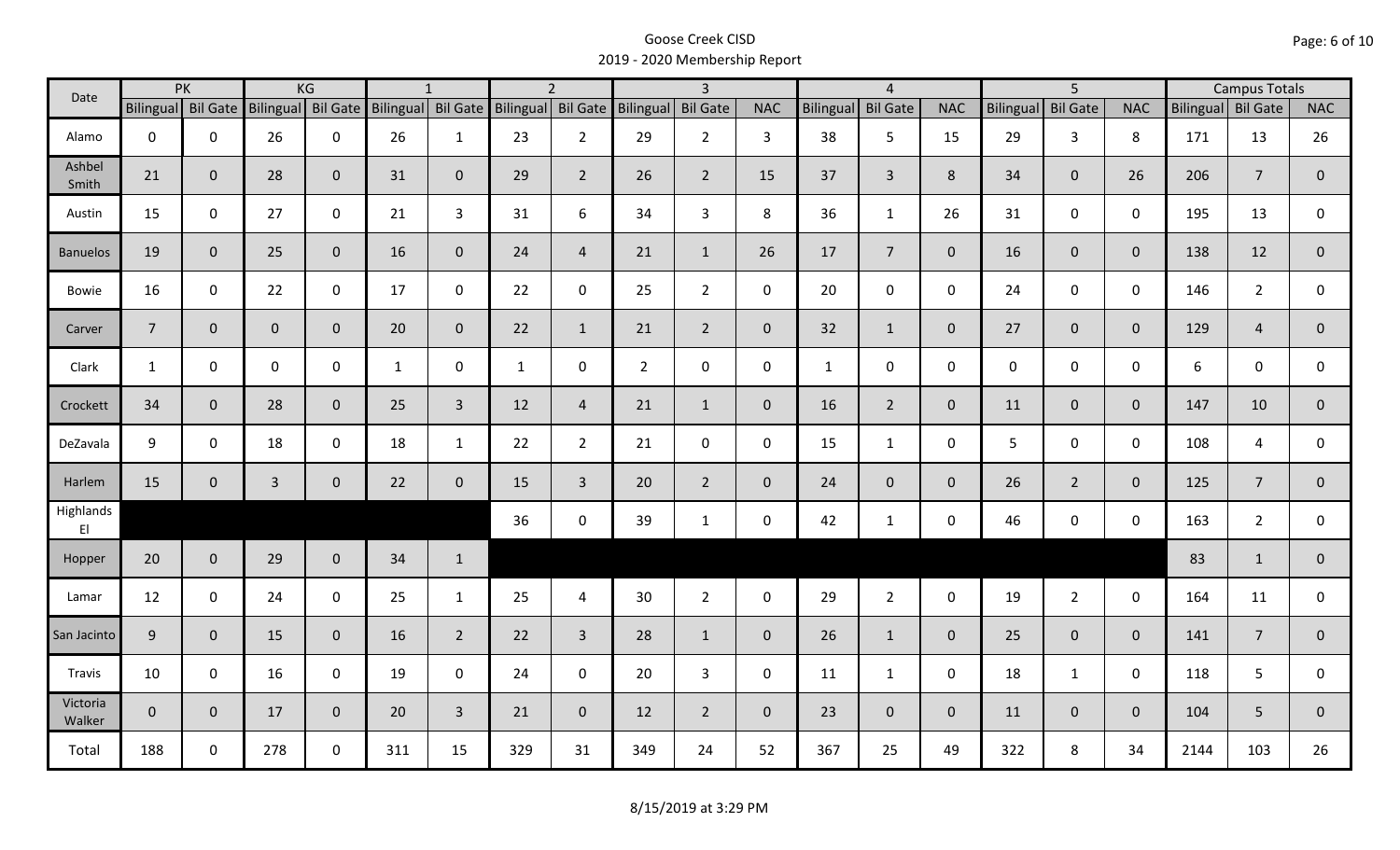| Date               |                | PK              |                     | KG              |                | $\overline{1}$  |                | $\overline{2}$  |                | $\overline{3}$  |                | $\overline{4}$  |                | $\overline{5}$      |             | <b>Campus Totals</b> |
|--------------------|----------------|-----------------|---------------------|-----------------|----------------|-----------------|----------------|-----------------|----------------|-----------------|----------------|-----------------|----------------|---------------------|-------------|----------------------|
|                    | <b>GATE</b>    | <b>Bil GATE</b> | <b>GATE</b>         | <b>Bil GATE</b> | <b>GATE</b>    | <b>Bil GATE</b> | <b>GATE</b>    | <b>Bil GATE</b> | <b>GATE</b>    | <b>Bil GATE</b> | <b>GATE</b>    | <b>Bil GATE</b> | <b>GATE</b>    | <b>Bil GATE</b>     | <b>GATE</b> | <b>Bil GATE</b>      |
| Alamo              | $\mathbf 0$    | $\mathbf 0$     | $\mathbf 0$         | $\mathbf 0$     | 6              | $\mathbf{1}$    | 9              | $\overline{2}$  | 15             | $2^{\circ}$     | 12             | 5               | 13             | $\overline{3}$      | 55          | 13                   |
| Ashbel Smith       | $\mathbf{0}$   | $\overline{0}$  | $\mathbf 0$         | $\mathbf{0}$    | 10             | $\mathbf 0$     | $\overline{4}$ | $\overline{2}$  | 6              | $\overline{2}$  | $\overline{4}$ | $\mathbf{3}$    | $\overline{4}$ | $\mathbf{0}$        | 28          | $\overline{7}$       |
| Austin             | $\mathbf 0$    | $\mathbf 0$     | $\mathsf{O}\xspace$ | $\mathbf 0$     | 11             | $\overline{3}$  | 9              | 6               | 27             | $\mathbf{3}$    | 16             | $\mathbf{1}$    | 21             | $\mathbf 0$         | 84          | 13                   |
| <b>Banuelos</b>    | $\overline{0}$ | $\mathbf 0$     | $\pmb{0}$           | $\mathbf{0}$    | 14             | $\overline{0}$  | 9              | $\overline{4}$  | 17             | $\mathbf{1}$    | 20             | $\overline{7}$  | 22             | $\mathbf{0}$        | 82          | 12                   |
| Bowie              | $\mathbf 0$    | $\mathbf 0$     | $\mathsf{O}\xspace$ | $\mathbf 0$     | $2^{\circ}$    | $\mathbf 0$     | $\mathbf{3}$   | $\mathbf 0$     | 9              | $2^{\circ}$     | 9              | 0               | 5 <sup>1</sup> | $\mathbf 0$         | 28          | $\overline{2}$       |
| Carver             | $\overline{0}$ | $\mathbf 0$     | $\pmb{0}$           | $\mathbf{0}$    | $\mathbf{1}$   | $\mathbf 0$     | $\mathbf{1}$   | $\mathbf{1}$    | 5              | $2^{\circ}$     | $\overline{4}$ | $\mathbf{1}$    | $\,8\,$        | $\mathbf 0$         | 19          | $\overline{4}$       |
| Clark              | $\mathbf 0$    | $\mathbf 0$     | $\mathbf 0$         | 0               | $10\,$         | $\mathbf 0$     | 14             | $\mathbf 0$     | 14             | $\mathbf 0$     | 18             | $\mathsf{O}$    | 15             | $\mathbf 0$         | 71          | $\mathsf 0$          |
| Crockett           | $\overline{0}$ | $\mathbf 0$     | $\mathbf 0$         | $\mathbf{0}$    | $\mathbf{3}$   | $\overline{3}$  | $\overline{3}$ | $\overline{4}$  | 6              | $\mathbf{1}$    | 17             | $\mathbf{1}$    | 12             | $\mathbf 0$         | 41          | $\mathsf 9$          |
| DeZavala           | $\mathbf 0$    | $\mathbf 0$     | $\mathbf 0$         | $\mathbf 0$     | 5              | $\mathbf{1}$    | $\overline{2}$ | $\overline{2}$  | 10             | $\mathbf 0$     | 10             | $\mathbf{1}$    | $\overline{7}$ | $\mathbf 0$         | 34          | $\overline{a}$       |
| Harlem             | $\overline{0}$ | $\mathbf 0$     | $\mathbf 0$         | $\overline{0}$  | $\mathbf{1}$   | $\mathbf 0$     | 8              | $\mathbf{3}$    | 11             | $\overline{2}$  | 11             | $\mathbf{0}$    | 13             | $\overline{2}$      | 44          | $\overline{7}$       |
| Highlands El       |                |                 |                     |                 |                |                 | 12             | $\pmb{0}$       | 13             | $\mathbf{1}$    | 14             | $\mathbf{1}$    | 17             | $\mathsf{O}\xspace$ | 56          | $\overline{2}$       |
| Hopper             | $\overline{0}$ | $\overline{0}$  | $\mathbf 0$         | $\mathbf{0}$    | 13             | $\mathbf{1}$    |                |                 |                |                 |                |                 |                |                     | 13          | $\mathbf{1}$         |
| Lamar              | $\mathbf 0$    | $\mathbf 0$     | $\mathbf 0$         | $\mathbf 0$     | $2^{\circ}$    | $\mathbf{1}$    | $\mathbf{3}$   | $\overline{4}$  | 5 <sup>5</sup> | $2^{\circ}$     | $\overline{3}$ | $2^{\circ}$     | $\overline{7}$ | $2^{\circ}$         | 20          | 11                   |
| San Jacinto        | $\overline{0}$ | $\mathbf{0}$    | $\mathbf 0$         | $\mathbf{0}$    | $\overline{2}$ | $2^{\circ}$     | $\overline{4}$ | $\overline{3}$  | $2^{\circ}$    | $\mathbf{1}$    | $\mathbf{1}$   | $\mathbf{1}$    | 6              | $\mathbf{0}$        | 15          | $\overline{7}$       |
| Travis             | $\mathbf 0$    | $\mathbf 0$     | $\mathbf 0$         | $\mathbf 0$     | $\mathbf{1}$   | $\mathbf 0$     | $\overline{7}$ | $\mathbf 0$     | 9              | $\mathbf{3}$    | 15             | $\mathbf{1}$    | 11             | $\mathbf{1}$        | 43          | 5                    |
| Victoria<br>Walker | $\overline{0}$ | $\mathbf 0$     | $\mathsf{O}\xspace$ | $\mathbf 0$     | 9              | $\overline{3}$  | 15             | $\mathbf{0}$    | 16             | $2^{\circ}$     | 18             | $\mathbf 0$     | 20             | $\mathbf{0}$        | 78          | 5                    |
| Total              | $\mathbf 0$    | $\mathbf 0$     | $\mathbf 0$         | $\mathbf 0$     | 90             | 15              | 103            | 31              | 165            | 24              | 172            | 24              | 181            | 8                   | 711         | 102                  |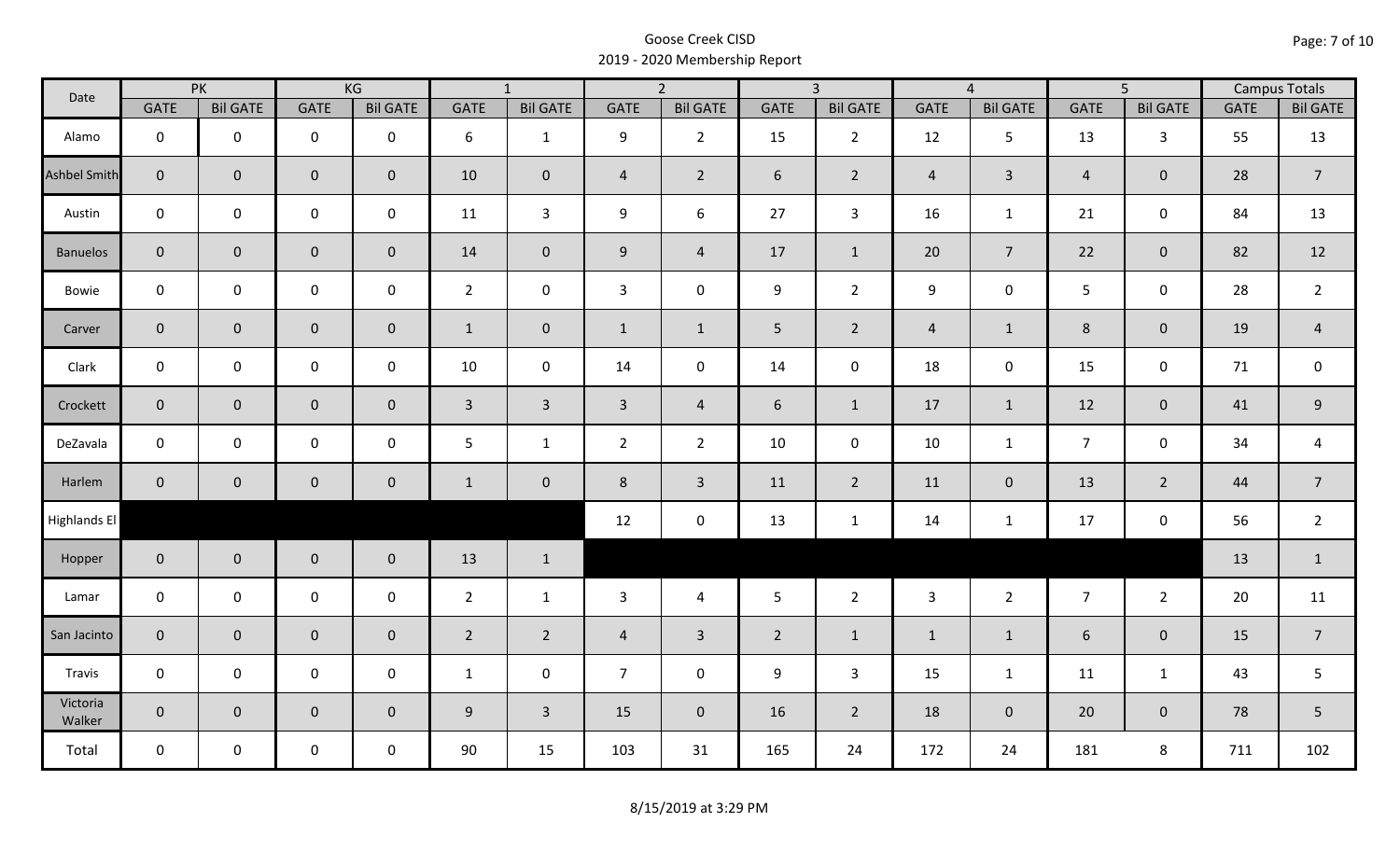|                     | Speech Only    | Inclusion      | Resource <21%  | Resource<br>21-50% | Self-Cont<br>50-60% | Self-Cont<br>$>60\%$ | <b>EC SpEd Program</b> | Homebound      |
|---------------------|----------------|----------------|----------------|--------------------|---------------------|----------------------|------------------------|----------------|
|                     | $\mathbf 0$    | 40             | 41             | 42                 | 43                  | 44                   | 45                     | $\mathbf{1}$   |
| Alamo               | 15             | 11             | 18             | $\overline{2}$     | $\pmb{0}$           | 15                   | $\pmb{0}$              | $\mathbf 0$    |
| Ashbel Smith        | 22             | $\,8\,$        | $\overline{7}$ | $\,8\,$            | $\mathbf{1}$        | $10\,$               | 16                     | 0              |
| Austin              | 25             | $\overline{7}$ | 27             | $\mathbf{1}$       | $\pmb{0}$           | $\,8\,$              | $\pmb{0}$              | $\overline{0}$ |
| <b>Banuelos</b>     | 31             | $\overline{3}$ | 26             | 10                 | $\pmb{0}$           | $\overline{2}$       | 8                      | $\mathbf 0$    |
| <b>Bowie</b>        | 22             | 5              | 29             | 5                  | $1\,$               | 15                   | $\overline{4}$         | $\pmb{0}$      |
| Carver              | 18             | $\overline{4}$ | 8              | 11                 | $\overline{2}$      | 8                    | 8                      | $\mathbf{1}$   |
| Clark               | 24             | $\overline{7}$ | 19             | 5                  | $\sqrt{4}$          | 23                   | 5                      | $\overline{2}$ |
| Crockett            | 26             | 12             | 21             | $\overline{3}$     | $\pmb{0}$           | 11                   | 5                      | 0              |
| DeZavala            | 25             | 10             | 12             | 5                  | $\pmb{0}$           | $\mathbf{1}$         | $\pmb{0}$              | $\overline{0}$ |
| Harlem              | 19             | $6\,$          | 29             | $\mathbf 1$        | $\mathbf 1$         | 12                   | 5                      | 0              |
| <b>Highlands El</b> | 20             | 19             | 20             | 12                 | $\pmb{0}$           | 10                   | $\pmb{0}$              | $\overline{0}$ |
| Hopper              | 22             | $\overline{4}$ | $\overline{3}$ | $\mathsf{3}$       | $\pmb{0}$           | $\pmb{4}$            | 8                      | 0              |
| Lamar               | 12             | $\overline{4}$ | 18             | $\sqrt{4}$         | $\overline{2}$      | $\overline{9}$       | $\pmb{0}$              | $\mathbf 0$    |
| San Jacinto         | 13             | $\overline{2}$ | 23             | $\mathbf{1}$       | $\pmb{0}$           | $\pmb{0}$            | $\pmb{0}$              | 0              |
| Travis              | 24             | $\overline{4}$ | 21             | $6\,$              | $\pmb{0}$           | $\overline{3}$       | $\overline{2}$         | $\pmb{0}$      |
| Victoria Walker     | 60             | $\overline{7}$ | 12             | $\boldsymbol{6}$   | $\mathbf 1$         | 25                   | $\pmb{0}$              | 0              |
| <b>BJS</b>          | $\overline{4}$ | 53             | 20             | 24                 | 17                  | $\overline{4}$       | $\pmb{0}$              | $\mathbf{1}$   |
| CBJ                 | 9              | 51             | 22             | 16                 | 17                  | 22                   | $\pmb{0}$              | 0              |
| GJS                 | 5              | 42             | 16             | 18                 | 19                  | 20                   | $\mathbf 0$            | $\mathbf{1}$   |
| HMJ                 | $\overline{4}$ | 50             | 10             | 33                 | 20                  | 15                   | $\pmb{0}$              | 0              |
| <b>HJS</b>          | $\mathbf{1}$   | 43             | 9              | 18                 | 18                  | 22                   | $\pmb{0}$              | $1\,$          |
| <b>REL</b>          | $\mathbf{1}$   | 98             | 40             | 52                 | $\overline{7}$      | 48                   | $\pmb{0}$              | $\mathbf{1}$   |
| <b>RSS</b>          | 5              | 87             | 36             | 38                 | $\overline{7}$      | 34                   | $\pmb{0}$              | $\mathbf{1}$   |
| GCM                 | $\mathsf 0$    | 136            | 22             | 49                 | $\boldsymbol{6}$    | 22                   | $\pmb{0}$              | $\mathbf{1}$   |
| Impact              | $\mathbf{1}$   | $\overline{3}$ | $\mathbf{1}$   | $\mathbf 0$        | $\mathbf 0$         | $\pmb{0}$            | $\mathbf 0$            | $\overline{0}$ |
| <b>Stuart CTHS</b>  | $\mathsf 0$    | 30             | $\pmb{0}$      | $\pmb{0}$          | $\pmb{0}$           | $\pmb{0}$            | $\pmb{0}$              | 0              |
| PHC                 | $\mathbf 0$    | 10             | $1\,$          | $\pmb{0}$          | $\pmb{0}$           | $\pmb{0}$            | $\pmb{0}$              | $\pmb{0}$      |
| Point               | $\mathbf 0$    | $\mathbf 0$    | $\mathbf 0$    | $\boldsymbol{0}$   | $\pmb{0}$           | $\mathbf 0$          | $\pmb{0}$              | 0              |
| Elementary          | 378            | 113            | 293            | 83                 | 12                  | 156                  | 61                     | $\overline{3}$ |
| Secondary           | 30             | 603            | 177            | 248                | 111                 | 187                  | $\mathbf 0$            | 6              |
| <b>District</b>     | 408            | 716            | 470            | 331                | 123                 | 343                  | 61                     | 9              |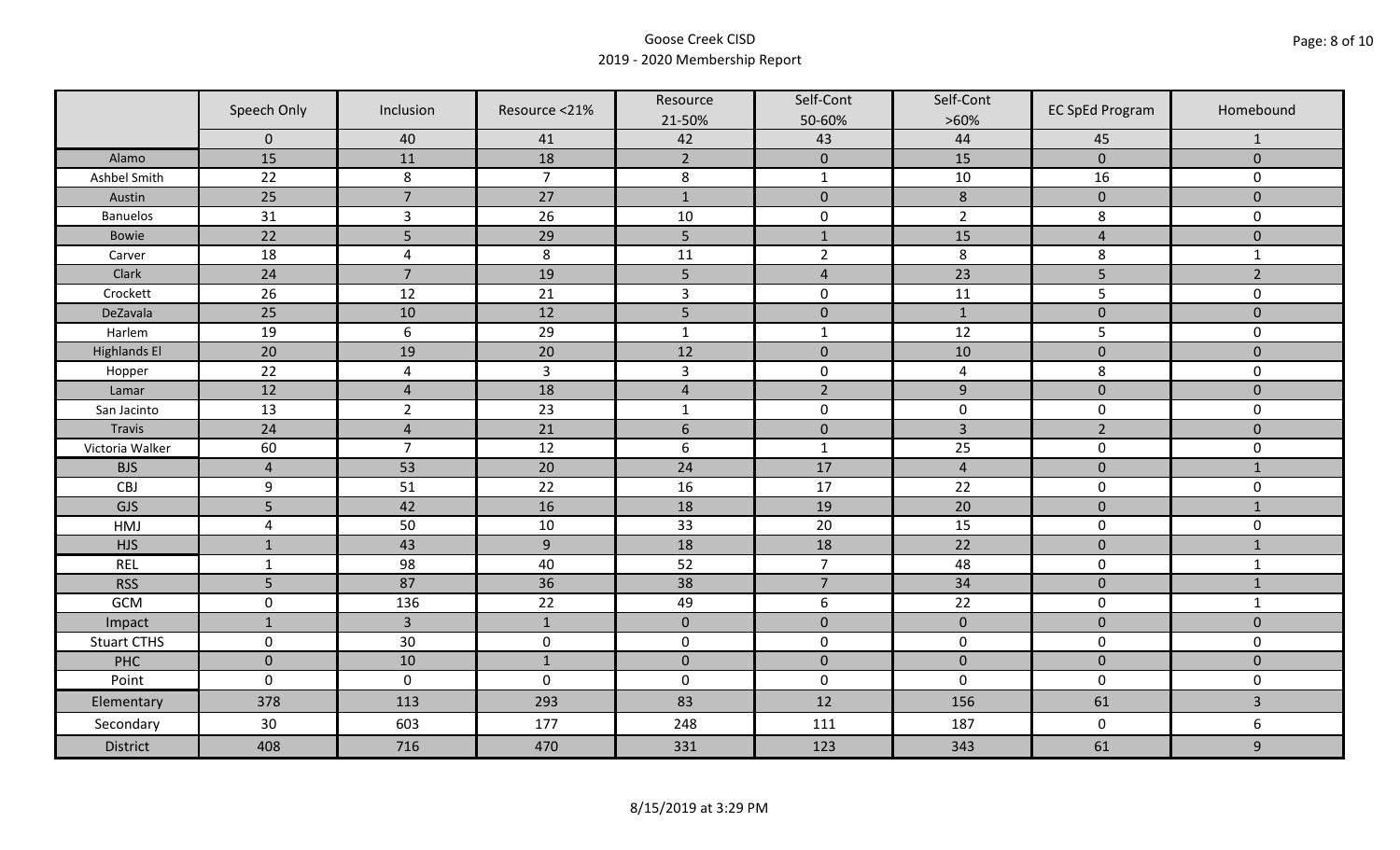|                     | At-Risk | SpEd           | GT             | <b>LEP</b>     | Migrant        | Econ Dis | Dyslexia         | 504            |
|---------------------|---------|----------------|----------------|----------------|----------------|----------|------------------|----------------|
| Alamo               | 411     | 62             | 68             | 209            | $\overline{2}$ | 226      | 19               | 34             |
| Ashbel Smith        | 407     | 72             | 35             | 240            | 5 <sup>1</sup> | 204      | 11               | 19             |
| Austin              | 364     | 68             | 97             | 226            | 8              | 175      | 18               | 46             |
| <b>Banuelos</b>     | 402     | 80             | 94             | 174            | $2^{\circ}$    | 264      | 13               | 42             |
| Bowie               | 368     | 87             | 30             | 161            | $\overline{4}$ | 250      | 17               | 41             |
| Carver              | 385     | 61             | 23             | 184            | $\overline{7}$ | 214      | 11               | 28             |
| Clark               | 212     | 91             | 71             | 36             | $\mathbf{1}$   | 186      | 26               | 50             |
| Crockett            | 363     | 79             | 50             | 179            | $\overline{7}$ | 171      | 23               | 44             |
| DeZavala            | 346     | 55             | 38             | 139            | $\overline{2}$ | 206      | 13               | 38             |
| Harlem              | 374     | 73             | 51             | 181            | 5 <sub>1</sub> | 212      | 14               | 32             |
| <b>Highlands El</b> | 400     | 81             | 58             | 191            | $\mathbf 0$    | 175      | 37               | 96             |
| Hopper              | 193     | 44             | 14             | 104            | $\overline{2}$ | 234      | $2^{\circ}$      | 11             |
| Lamar               | 340     | 49             | 31             | 192            | 5              | 223      | 29               | 42             |
| San Jacinto         | 282     | 39             | 22             | 166            | $\mathbf 0$    | 111      | 17               | 29             |
| Travis              | 395     | 60             | 48             | 149            | $\mathbf{1}$   | 266      | 26               | 45             |
| Victoria Walker     | 334     | 112            | 83             | 164            | $\overline{4}$ | 206      | 24               | 41             |
| <b>BJS</b>          | 499     | 126            | 71             | 157            | $\overline{7}$ | 205      | 59               | 101            |
| CBJ                 | 543     | 140            | 107            | 148            | 8              | 198      | 52               | 121            |
| GJS                 | 432     | 123            | 147            | 95             | 10             | 233      | 68               | 128            |
| HMJ                 | 579     | 135            | 64             | 210            | 10             | 204      | 63               | 95             |
| <b>HJS</b>          | 539     | 114            | 135            | 140            | 5              | 224      | 53               | 120            |
| <b>REL</b>          | 834     | 258            | 94             | 228            | 13             | 447      | 93               | 160            |
| <b>RSS</b>          | 950     | 217            | 208            | 200            | 11             | 407      | 110              | 225            |
| <b>GCM</b>          | 1044    | 245            | 182            | 169            | 11             | 430      | 94               | 197            |
| Impact              | 106     | 5              | 77             | 7 <sup>7</sup> | $\mathbf{3}$   | 62       | 8                | 22             |
| <b>Stuart CTHS</b>  | 135     | 30             | 11             | 27             | $\overline{2}$ | 61       | 24               | 38             |
| PHC                 | 88      | 11             | $\overline{4}$ | 11             | $\mathbf{3}$   | 22       | $\boldsymbol{6}$ | 16             |
| Point               | 23      | $\overline{3}$ | $\mathbf 0$    | $\overline{4}$ | $\mathbf 0$    | 6        | $\mathbf{1}$     | $\overline{3}$ |
| Elementary          | 5576    | 1113           | 813            | 2695           | 55             | 3323     | 300              | 638            |
| Secondary           | 5772    | 1407           | 1100           | 1396           | 83             | 2499     | 631              | 1226           |
| District            | 11348   | 2520           | 1913           | 4091           | 138            | 5822     | 931              | 1864           |